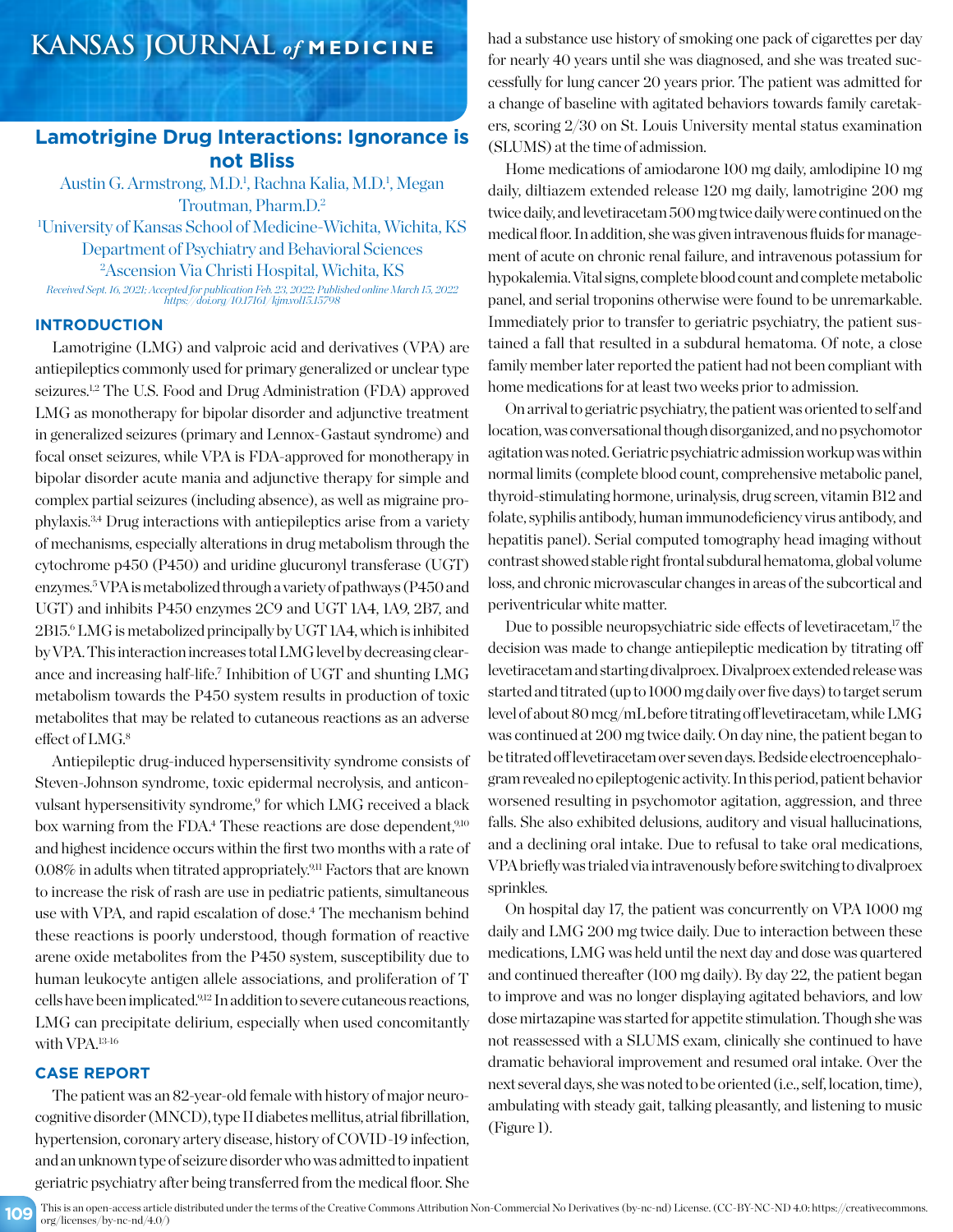|                | Day Number     | <b>Significant Event</b>                                                                                            |  |
|----------------|----------------|---------------------------------------------------------------------------------------------------------------------|--|
|                | $\theta$       | Emergency department visit for agitation and admission to hospital                                                  |  |
|                |                | Psychiatry consult determined lack of capacity                                                                      |  |
|                | $\overline{2}$ | Patient exhibits aggressive behaviors inpatient, sustained a fall                                                   |  |
|                | 3              | Stable right sided SDH on repeat CT. Family desired hospice upon<br>discharge                                       |  |
|                | 5              | Transferred to geriatric psychiatry for stabilization                                                               |  |
|                | 6              | Valproic acid started at 125 mg at bedtime                                                                          |  |
|                | $7-10$         | Valproic acid increased to 250 mg at bedtime, increased by 250 mg<br>daily until 1000 mg at bedtime                 |  |
|                | 14             | Valproic acid level 0.78 mcg/mL; levetiracetam halved to 250 mg<br>twice daily                                      |  |
|                | 17             | Levetiracetam halved to 250 mg at bedtime; no epileptogenic<br>activity on EEG                                      |  |
|                | 20             | Levetiracetam halved to 125 mg at bedtime                                                                           |  |
|                | 21             | Lamotrigine stopped                                                                                                 |  |
|                | 22             | Lamotrigine continued at 100 mg at bedtime; Mirtazapine 7.5 mg at<br>bedtime started; no further agitated behaviors |  |
|                | 25             | Levetiracetam discontinued                                                                                          |  |
|                | $25 - 28$      | Dramatic behavioral improvement                                                                                     |  |
| 3 <sub>A</sub> |                | Discharge to pursing home                                                                                           |  |

Figure 1. Timeline of case events.

#### **DISCUSSION**

This case illustrated a common, but often missed, pharmacologic interaction that has the possibility for adverse outcomes and medicolegal implications. This patient was admitted for MNCD with behavioral disturbance of unknown etiology and developed a delirium after sustaining many deliriogenic insults (inaccurate medication reconciliation on admission, multiple falls with subdural hematoma, hypokalemia, acute kidney injury, and starting VPA in setting of LMG). Though development of this patient's delirium may have been multifactorial, the most glaring, and preventable, risk factor was the well-documented, but often overlooked, pharmacologic interaction between VPA and LMG. Discontinuation of levetiracetam may have led to this patient's improvement, though she had been stable on this medication as an outpatient and her rapid decline as an inpatient and subsequent improvement was not related temporally to levetiracetam.

Lamotrigine and VPA are common antiepileptics<sup>1,2</sup> and mood stabilizers indicated for use in bipolar affective disorder.<sup>18,19</sup> Side effects of LMG appear to be dose-dependent, prompting a recommended titration schedule in the package insert to minimize adverse effects. Titration schedules and dosing for LMG monotherapy and adjustments for multidrug therapy with known pharmacokinetic interactions (i.e., VPA, carbamazepine, phenytoin, phenobarbital, primidone, rifampin) for each FDA-approved indication are delineated in the package insert to lower risk of adverse events (Table 1).4

If a patient misses five half-lives of LMG during titration or maintenance, it is recommended to restart initial titration  $(t_{1/2} 25.4$  hours = approximately five days).4 Valproic acid's inhibition of LMG metabolism is rapid and profound, leading to increased levels of lamotrigine that can precipitate adverse events. Over half of cases (60%) of LMG hypersensitivity occur in patients concurrently taking VPA.<sup>20</sup> Therapeutic drug monitoring can be useful to determine if serum drug concentrations are at an effective level, which is used commonly for VPA. Serum drug levels should be measured at trough levels after drug has reached steady state, with reference ranges of 50-100 mcg/mL and 50-125 mcg/mL, for use as AED and mood stabilizer, respectively. VPA is highly proteinbound (> 90%), which should be taken into consideration when levels are checked. In addition to the VPA level, complete blood count and complete metabolic panel should be monitored, particularly to monitor

# **KANSAS JOURNAL** *of* **MEDICINE LAMOTRIGINE DRUG INTERACTIONS**

 *continued.*

liver enzymes, leukocyte, and thrombocyte levels.3,21-23

| <b>Escalation</b><br>timeline | For patients<br>taking Valproate      | In patients not<br>taking<br>Carbamazepine,<br>Phenytoin,<br>Phenobarbital,<br>Primidone, or<br><b>Valproate</b> | In patients taking<br>Carbamazepine,<br>Phenytoin,<br>Phenobarbital, or<br>Primidone, and<br>not taking<br><b>Valproate</b> |
|-------------------------------|---------------------------------------|------------------------------------------------------------------------------------------------------------------|-----------------------------------------------------------------------------------------------------------------------------|
| Weeks 1 and 2                 | $25 \,\mathrm{mg}$<br>every other day | 25 mg daily                                                                                                      | 50 mg daily                                                                                                                 |
| Weeks 3 and 4                 | 25 mg daily                           | 50 mg daily                                                                                                      | 100 mg daily.<br>in divided doses                                                                                           |
| Weeks 5                       | 50 mg daily                           | 100 mg daily                                                                                                     | 200 mg daily.<br>in divided doses                                                                                           |
| Week 6                        | 100 mg daily                          | 200 mg daily                                                                                                     | 300 mg daily.<br>in divided doses                                                                                           |
| Week 7                        | 100 mg daily                          | 200 mg daily                                                                                                     | Up to 400 mg daily,<br>in divided doses                                                                                     |

### **Table 1. Escalation regimen for lamotrigine in patients with bipolar affective disorder.**

The above case illustrated that delirium and an increased risk for other adverse effects likely were caused by restarting LMG at home dose after extended noncompliance and adding VPA to LMG without adjusting LMG dose. This case underscored the importance of performing a careful and diligent medication reconciliation and consideration of black box warnings. These processes are critical for both patient safety (nonmaleficence) and obtaining full informed consent with knowledge of black box warnings (autonomy), in accordance with ethical and legal obligations in the patient-physician relationship.

#### **REFERENCES**

<sup>1</sup> French JA, Pedley TA. Clinical practice. Initial management of epilepsy. N Engl J Med 2008; 359(2):166-76. PMID: 18614784.

<sup>2</sup> Perucca E, Tomson T. The pharmacological treatment of epilepsy in adults. Lancet Neurol 2011; 10(5):446-456. PMID: 21511198.

<sup>3</sup> Depakene (valproic acid) [package insert]. Chicago, IL: Abbott Laboratories, 2011.

<sup>4</sup> Lamictal (lamotrigine) [package insert]. Research Triangle Park, NC: GlaxoSmithKline, 2015.

<sup>5</sup> Patsalos PN, Perucca E. Clinically important drug interactions in epilepsy: Interactions between antiepileptic drugs and other drugs. Lancet Neurol 2003; 2(8):473-481. PMID: 12878435.

<sup>6</sup> Sandson NB, Armstrong SC, Cozza KL. An overview of psychotropic drugdrug interactions. Psychosomatics 2005; 46(5):464-494. PMID: 16145193. <sup>7</sup> Yuen AW, Land G, Weatherley BC, Peck AW. Sodium valproate acutely inhibits lamotrigine metabolism. Br J Clin Pharmacol 1992; 33(5):511-513. PMID: 1524964;

<sup>8</sup> Maggs JL, Naisbitt DJ, Tettey JN, Pirmohamed M, Park BK. Metabolism of lamotrigine to a reactive arene oxide intermediate. Chem Res Toxicol 2000; 13(11):1075-1081. PMID: 11087428.

<sup>9</sup> Krauss G. Current understanding of delayed anticonvulsant hypersensitivity reactions. Epilepsy Curr 2006; 6(2):33-37. PMID: 16604195.

<sup>10</sup> Messenheimer J, Mullens EL, Giorgi L, Young F. Safety review of adult clinical trial experience with lamotrigine. Drug Saf 1998; 18(4):281-296. PMID: 9565739.

<sup>11</sup> Mockenhaupt M, Messenheimer J, Tennis P, Schlingmann J. Risk of Stevens-Johnson syndrome and toxic epidermal necrolysis in new users of antiepileptics. Neurology 2005; 64(7):1134-1138. PMID: 15824335.

<sup>12</sup> Fernando SL. Drug-reaction eosinophilia and systemic symptoms and drug-induced hypersensitivity syndrome. Australas J Dermatol 2014; 55(1):15-23. PMID: 23866082.